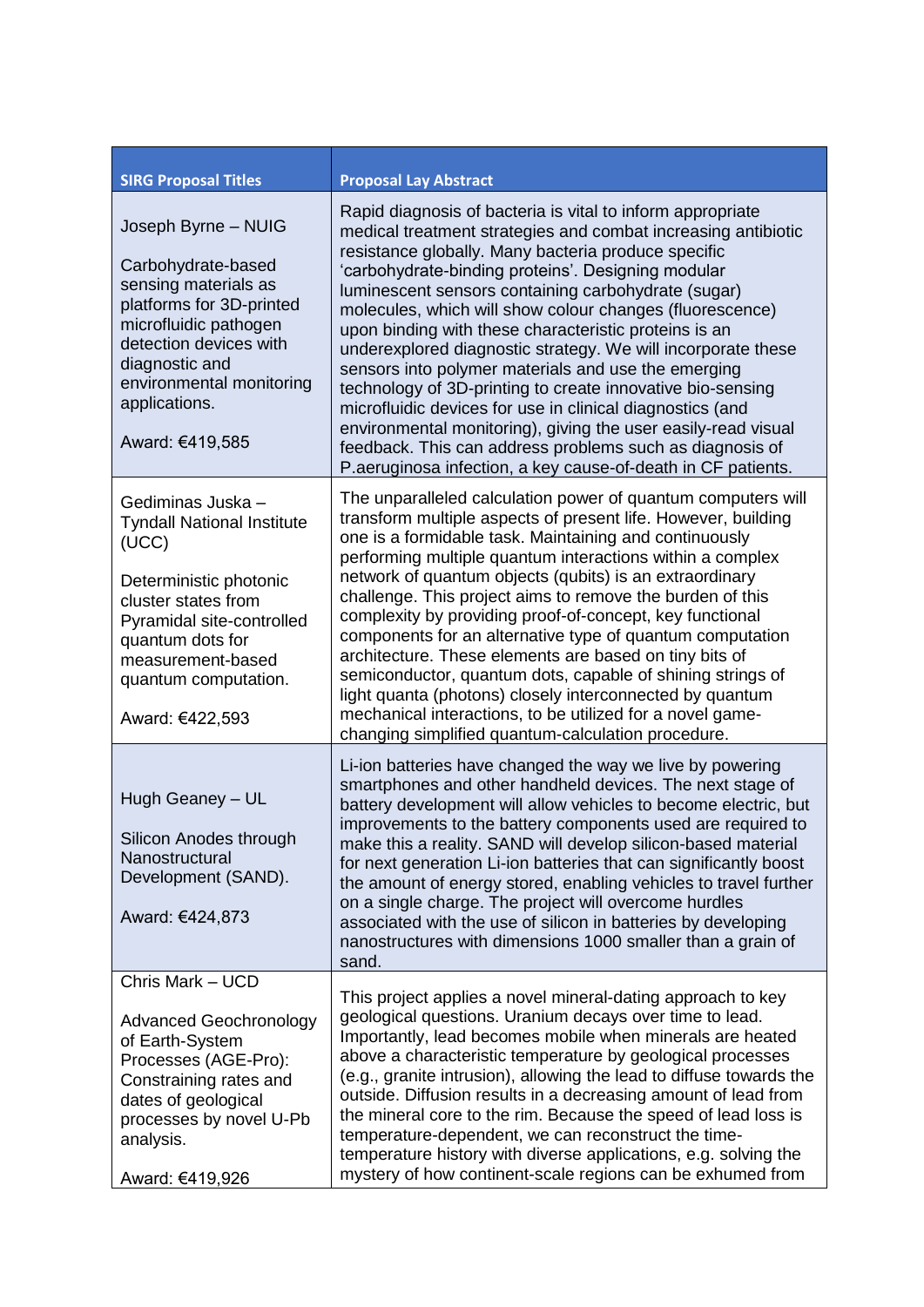|                                                                                                                                                                                | 100km-depths; fingerprinting sediment from melting ice-caps;<br>and dating the formation of gold deposits.                                                                                                                                                                                                                                                                                                                                                                                                                                                                                                                                                                                                                                                                                       |
|--------------------------------------------------------------------------------------------------------------------------------------------------------------------------------|--------------------------------------------------------------------------------------------------------------------------------------------------------------------------------------------------------------------------------------------------------------------------------------------------------------------------------------------------------------------------------------------------------------------------------------------------------------------------------------------------------------------------------------------------------------------------------------------------------------------------------------------------------------------------------------------------------------------------------------------------------------------------------------------------|
| Amir Pakdel - TCD<br>Thermoelectric<br>Nanomaterials for Energy<br>Scavenging from Human<br>Body.<br>Award: €424,944                                                           | Nowadays, the large proliferation of portable and wearable<br>electronic devices has stimulated research interests in<br>lightweight, flexible, and sustainable energy sources.<br>Thermoelectric generators provide the unique capability to<br>directly convert heat to electricity. I aim to use semiconducting<br>nanomaterials and conducting polymers for cost-effective and<br>easy manufacturing of thermoelectric generators with 3D<br>printing processes. Such small flexible thermoelectric devices<br>can be attached to human skin or clothes to harvest the<br>always-freely-available heat from our body and turn it into<br>electricity. This electric power could continuously charge<br>portable and wearable electronic devices with microwatt to<br>milliwatt power levels. |
| Steve Campbell - TCD<br>SpeedDemon: Quantum<br>speed limits in<br>thermodynamic processes<br>and coherent control.<br>Award: €400,373                                          | SpeedDemon presents an ambitious research proposal aimed<br>at designing practical schemes to achieve the ultimate control<br>of complex quantum systems. By bringing together several<br>fundamental bounds related to the communication of quantum<br>information, the thermodynamic cost of computation, and the<br>limits on the speed of a quantum evolution, SpeedDemon will<br>develop a new paradigm for the coherent manipulation of<br>quantum systems. The final result will be to provide a clear<br>roadmap to the realisation of energetically efficient quantum<br>devices.                                                                                                                                                                                                       |
| Colm Browning - DCU<br><b>Flexible Photonic Network</b><br><b>Convergence Enabling</b><br><b>Future Mobile</b><br>Communications<br>(COMPhLEX).<br>Award: €421,505             | How society interacts with the internet is changing, and so too<br>are the communications networks which underpin it. In order to<br>deliver services such as ultra-high definition video steaming or<br>virtual reality, future mobile communications networks must<br>harness the advantages of optical fibre transmission and<br>'cloud' computing in powerful data-centres. This merging of<br>mobile and data-centre networks presents unique challenges<br>in terms of how they may be co-designed to operate in<br>harmony. This project will tackle those challenges by<br>demonstrating how new optical technologies can be used to<br>satisfy network requirements and help sustain the growth of<br>the internet.                                                                     |
| Sinead McParland-<br>Teagasc<br>Infrared spectroscopy<br>analysis of milk as a low-<br>cost solution to identify<br>efficient and profitable<br>dairy cows.<br>Award: €375,873 | Global growth in demand for dairy products currently exceeds<br>supply and this is anticipated to continue. Efficient cows, which<br>have higher milk solids output per unit input, are required to<br>help meet this shortfall. However, it is not possible to identify<br>the most efficient cows using currently available tools. The aim<br>of this project is to develop the tools necessary to identify the<br>most efficient animals in the national herd from which to breed<br>the subsequent generations. This will yield a more efficient and<br>sustainable national herd benefitting producers, processors,<br>and consumers nationally and internationally.                                                                                                                        |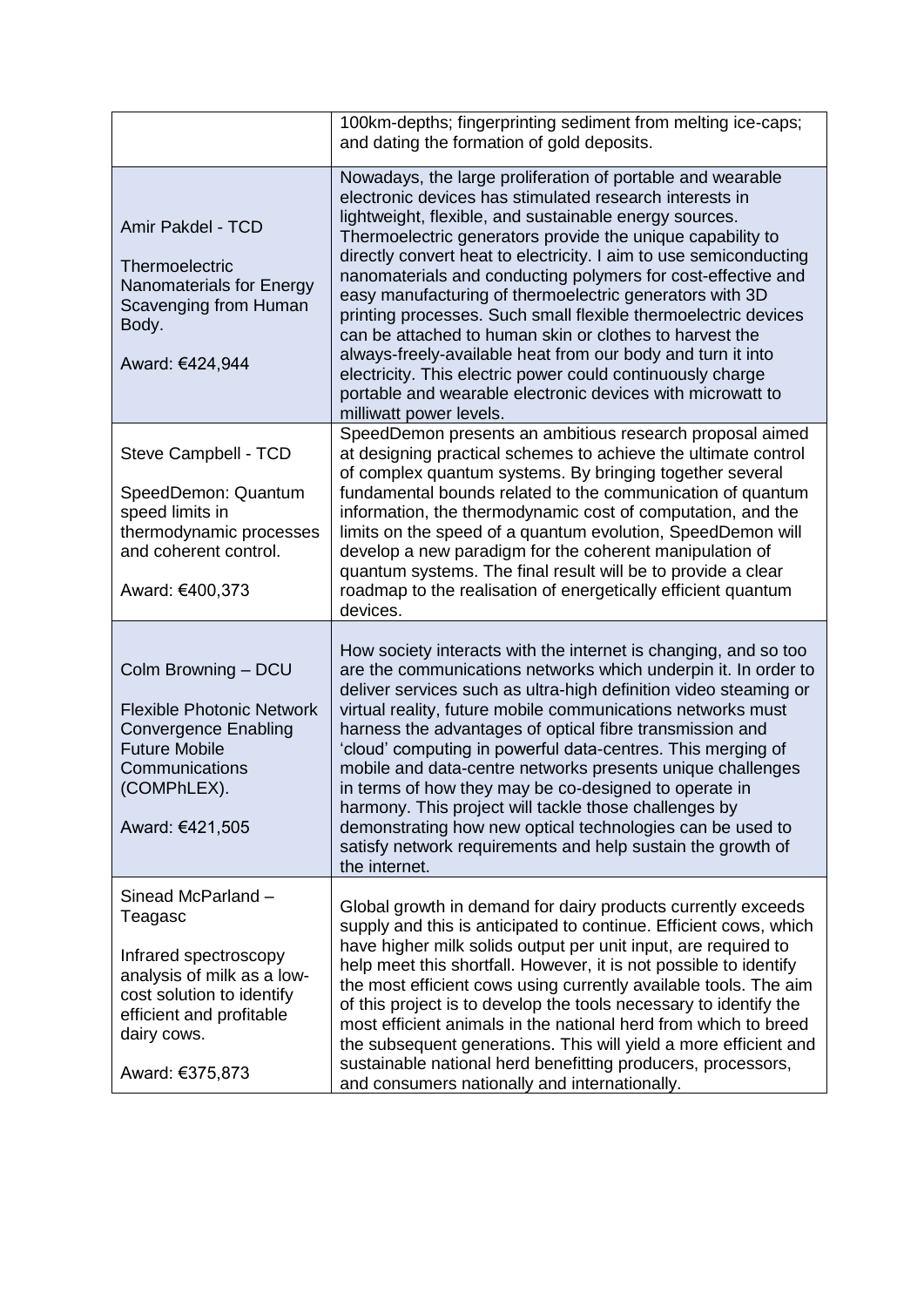| Cristina Trujillo - TCD<br><b>Theoretical Development</b><br>of New Class of Phase<br><b>Transfers Catalysts:</b><br>Applications in the<br>Pharmaceutical Industry.<br>Award: €402,788 | The synthesis of chiral molecules, molecules which can exist<br>as one of two mirror-image forms called enantiomers, has<br>increased because those molecules can have different<br>biological effects. One way of exclusively obtain one<br>enantiomer is catalysing its formation with a chiral catalyst. I<br>will use computational methods to design novel metal-free<br>chiral catalysts in a more efficient and 'green' process. The<br>main objective is obtaining pharmaceutical compounds<br>following a highly efficient procedure. This will be a novel<br>demonstration of using computational methods for initial<br>chemical design, rather than the usual situation where<br>computational methods are used to explain experimental<br>findings. |
|-----------------------------------------------------------------------------------------------------------------------------------------------------------------------------------------|------------------------------------------------------------------------------------------------------------------------------------------------------------------------------------------------------------------------------------------------------------------------------------------------------------------------------------------------------------------------------------------------------------------------------------------------------------------------------------------------------------------------------------------------------------------------------------------------------------------------------------------------------------------------------------------------------------------------------------------------------------------|
| Meadhbh Brennan - TCD<br><b>3D Printed Extracelluar</b><br>Vesicles for in situ Bone<br>Tissue Regeneration.<br>Award: €417,516                                                         | Stem cell therapy can repair bone defects caused by trauma or<br>resection of cancerous tumors. Stem cells secrete small<br>packages called extracellular vesicles (EVs) which are thought<br>to be involved in this healing. The objective of this innovative<br>research is to develop implants comprised of EVs and<br>biomaterials to heal bones. Cutting-edge technology will permit<br>the fabrication of implants to exactly fit the shape of the patient's<br>broken bones. Since this is a cell-free, off-the shelf therapy, it<br>will reduce pain since it won't require a bone or bone marrow<br>harvest, be less expensive, and available to more patients,<br>compared to stem cell therapy.                                                       |
| Gerard Brien - TCD<br>Targeting underlying<br>disease mechanisms in<br>cancer using targeted<br>protein degraders, a novel<br>class of molecular<br>therapeutic.<br>Award: €423,816     | A major problem for treating certain cancers with current<br>therapies is that many patients won't benefit. In such cases we<br>need to understand more about what causes these diseases,<br>so we can design more effective treatments. Our work is<br>focused on just this, we are gaining new insights on the causes<br>of difficult to treat cancers. Through these insights we are<br>designing new cancer drugs that will be more effective than<br>traditional therapies. In particular, we are creating a new class<br>of drugs termed "degraders". These drugs trick cancer cells<br>into eliminating proteins needed for survival, ultimately killing<br>the cancer.                                                                                   |
| Fiona McDonald - UCC<br>A trilogy of stressors in the<br>NICU: Towards therapy<br>for preterm adversity.<br>Award: €424,913                                                             | Preterm babies are born too soon. Immature development of<br>breathing and necessary interventional treatment in the<br>intensive care unit results in improper unstable oxygen status,<br>which can impact on health even into adulthood. Late onset<br>hospital acquired infection in preterm babies is an urgent<br>unmet clinical need with up to 20% fatality. The combined<br>effects of impaired oxygen status due to immaturity and<br>acquired infection on physiological health will be examined in a<br>novel pre-clinical animal model. A novel protective dietary<br>antioxidant intervention will be explored with a view to the<br>development of therapies for preterm babies into the future.                                                   |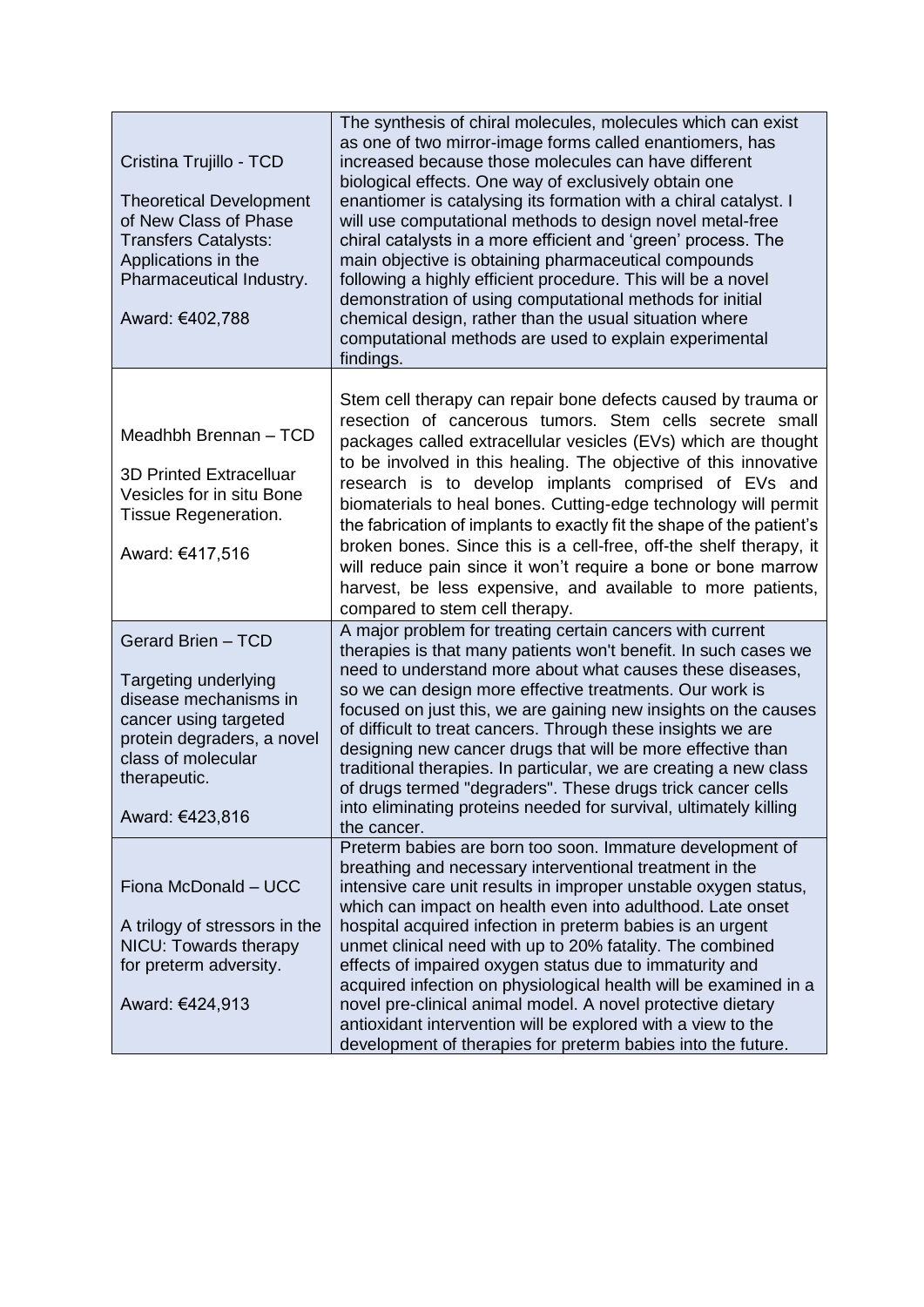| Sudipto Das - RCSI<br><b>DETECT - DNA</b><br>Methylation Signatures for<br><b>Personalising Ulcerative</b><br><b>Colitis Treatment.</b><br>Award: €424,989              | Ulcerative colitis patients are routinely treated with Infliximab,<br>however about 40% of these patients do not respond to this<br>treatment. Currently, there is no effective way to predict if a<br>patient will respond to Infliximab or if in a certain patient the<br>disease will get worse (also known as disease progression)<br>which would lead to the patient being treated with Infliximab.<br>This project aims to identify genes that can allow doctors to<br>decide at an early stage, if a patient should be treated with<br>Infliximab, this will ultimately spare the patient from<br>consequences of unnecessary treatment.                                                                                      |
|-------------------------------------------------------------------------------------------------------------------------------------------------------------------------|--------------------------------------------------------------------------------------------------------------------------------------------------------------------------------------------------------------------------------------------------------------------------------------------------------------------------------------------------------------------------------------------------------------------------------------------------------------------------------------------------------------------------------------------------------------------------------------------------------------------------------------------------------------------------------------------------------------------------------------|
| Maria Prencipe - UCD<br>Targeting co-regulators of<br>the Androgen Receptor as<br>a novel therapeutic<br>approach for prostate and<br>breast cancer.<br>Award: €424,910 | Prostate and breast cancer are the two most common invasive<br>cancers in men and women respectively. Despite the huge<br>improvement in the treatments available for these patients<br>when their cancer is diagnosed early, we still don't have<br>effective treatments when the cancer has spread outside the<br>prostate or breast into other parts of the body. The aim of this<br>proposal is to understand why cancer cells do not die in<br>response to current treatments and to use this information to<br>develop new drugs that will work better, leading to clinical trials<br>of new therapies which are urgently needed.                                                                                              |
| Nicholas Payne - TCD<br>Thermal scaling:<br>rethinking how<br>temperature drives macro-<br>ecological patterns.<br>Award: €419,559                                      | The physiological thermal limits of species are thought to be<br>determined by the range of environmental temperatures they<br>normally encounter in their natural range; i.e. tropical species<br>have evolved to tolerate a narrow range of temperatures<br>because the tropics are thermally stable. However, a recent<br>idea about how temperature influences the rates at which<br>organisms process energy is beginning to question this<br>classical paradigm. By collecting data on species' thermal<br>niches from the laboratory, field, and from the published<br>literature, I will revisit core principles of thermal ecology, and<br>test new ideas about how temperature regulates the<br>distribution of species.   |
| Konstantinos Gkrintzalis-<br><b>DCU</b><br>Metabolomic approaches<br>in mechanistic toxicology.<br>Award: €425,000                                                      | Assessment of pollution and its impact in aquatic ecosystems<br>is important. The current approaches lack in prediction and<br>provide minimal biological information for the mechanism of<br>action of pollutants. Focusing in freshwater ecosystems we will<br>approach this matter using high throughput metabolomic<br>approaches to better understand the impact of pollutants and<br>novel materials using an aquatic organism; Daphnia magna.<br>Generating metabolic fingerprints from known pollutants and<br>comparing them with similar metabolic fingerprints from<br>animals exposed to actual water samples (from rivers and<br>lakes) will provide means to predict pollution before it reaches<br>precarious levels. |
| Gary Brennan - RCSI<br>Molecular mechanisms of<br>epileptogenesis and<br>epilepsy-induced cognitive<br>impairments; a dual role<br>for m6A.<br>Award: €419,472          | Epilepsy is a neurological disorder characterised by seizures<br>and reduced cognition. Changes in how genes are expressed<br>in neurons can drive the development of an epileptic brain<br>following an epilepsy-inciting event. There is usually strict<br>regulation of gene expression in brain cells which goes awry in<br>epilepsy. Here we will study a new method by which genes are<br>regulated which involves chemically modifying RNA to change<br>how it gets converted to protein. We will use a mouse model of<br>epilepsy to map these changes and then attempt to treat                                                                                                                                             |